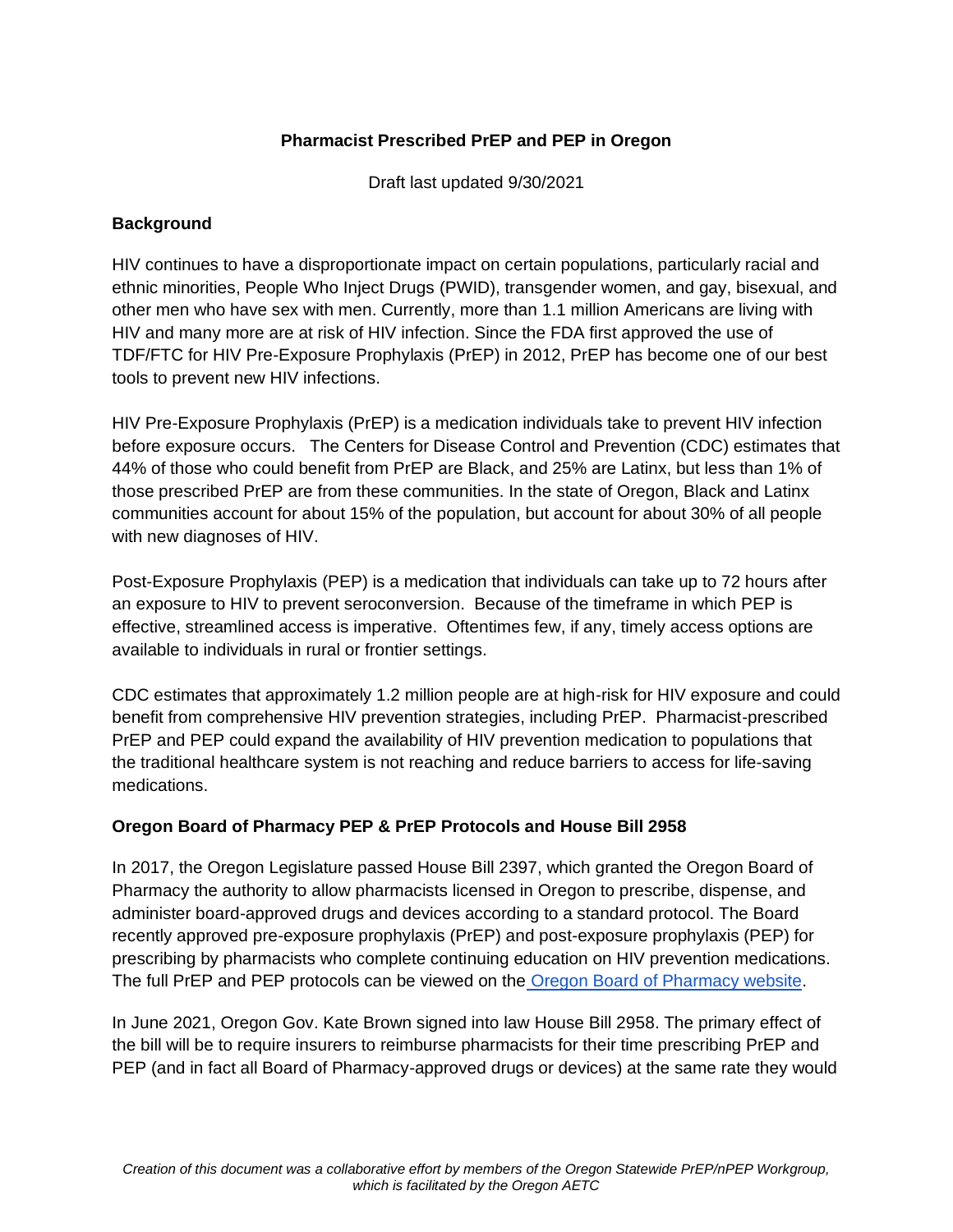reimburse any other healthcare provider. This requirement will provide pharmacists a critical financial incentive to offer PrEP and PEP prescriptions.

HB 2958 also mandates that insurers cover PEP and at least one form of PrEP without prior authorization and regardless of whether the prescribing pharmacist is in-network. Health maintenance organizations such as Kaiser Permanente are exempt from the prohibition on network restrictions.

Finally, the bill directs the Board of Pharmacy to adopt rules allowing pharmacists to prescribe a 30-day supply of PrEP based solely on a negative HIV test result. However, Board of Pharmacy adopted such rules on its own in June 2021, rendering that portion of the legislation moot.

# **Timeline & Pharmacist Requirements**

The Oregon Board of Pharmacy PrEP and PEP protocols are currently in effect. HB2958 takes effect on the 91st day after the close of the 2021 legislative session, which falls in late September of 2021.

In order to start prescribing PrEP and PEP, the Oregon Board of Pharmacy requires that pharmacists complete "a comprehensive training program related to the prescribing and dispensing of HIV prevention medications, to include related trauma informed care." It is up to pharmacists to determine if a training program meets these criteria prior to participating. The Oregon State University College of Pharmacy is in the process of creating a 2-hour, online, ACPE accredited course designed to meet the Oregon Board of Pharmacy's training program criteria. The training modules are expected to be ready in January 2022. The registration fee for the training is not yet known. The OSU College of Pharmacy is currently exploring the viability of sponsorship options for the training. To view a detailed breakdown of the OSU College of Pharmacy's training modules, see the Pharmacist Education and Support section below.

# **Pharmacy Participation**

The Oregon Board of Pharmacy PrEP and PEP protocols and HB2958 create a pathway for any pharmacist licensed and practicing in Oregon to prescribe PrEP and PEP. The decision to prescribe, however, is an opt-in decision. Pharmacists and/or pharmacies will have to decide if prescribing is a good fit on a case-by-case basis. Decisions to prescribe may take into account factors such as staffing, financial viability, and the capacity of physical space to honor patient confidentiality. HB2958 made counseling for and prescribing PrEP and PEP billable services for pharmacists, which may inform any decision-making processes to opt-in.

Once community pharmacies begin prescribing PrEP and PEP, the Oregon AETC will collaborate with partners to maintain a list of pharmacies offering the service on the Oregon AETC website.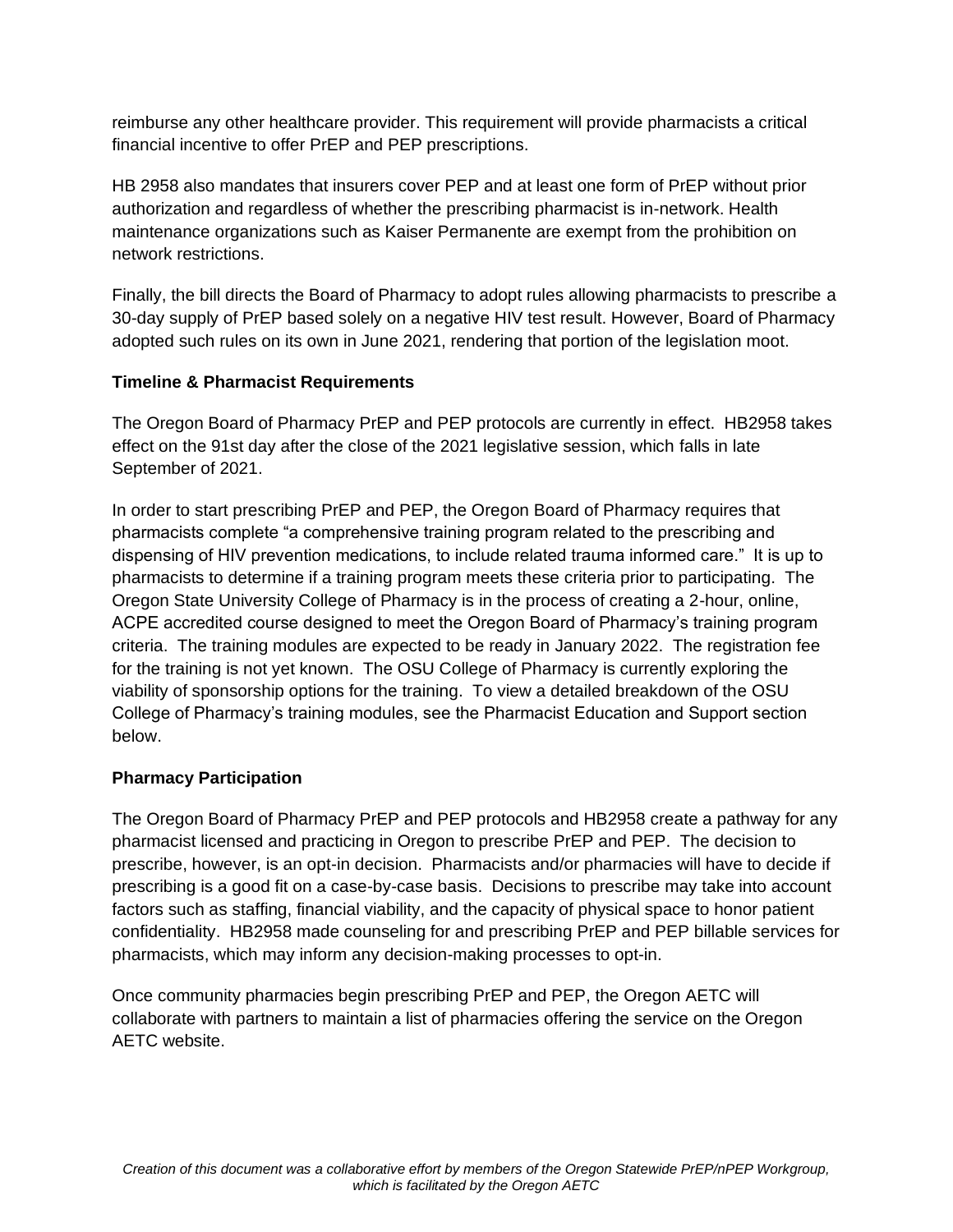### **Implementation**

Pharmacists that complete a training program that meets the Oregon Board of Pharmacy criteria will have the authority to prescribe PrEP (up to a 90-day prescription) and PEP (30-day prescription).

The Board of Pharmacy PrEP protocol provides guidance on prescribing TDF/FTC (Truvada®) and TAF/FTC (Descovy®), but does not provide guidance on administering injectable forms of PrEP as no forms of injectable PrEP have been approved by the FDA at this time. It is unknown if the Board of Pharmacy will incorporate guidance on administering injectable PrEP once an injectable form of PrEP is FDA approved. Pharmacists in Oregon currently have the authority to administer vaccines and prescribe and administer injectable contraceptives.

## *Labs for PrEP & PEP Initiation and Management*

Although Oregon pharmacists do not have independent statutory authority to order, perform, and receive the results of clinical laboratory tests, authority can be granted as part of a statewide drug therapy management protocol. Both the PrEP and PEP protocols give pharmacists explicit authority to perform 4th generation point of care HIV tests. It should be noted that community pharmacies must have a CLIA waiver in order to perform CLIA waived 4th generation point of care HIV tests on-site.

### Labs for Prescribing PEP

Pharmacists have the option of performing a 4th generation point of care HIV finger stick test when prescribing PEP. However, the PEP protocol does not require that an HIV test be performed by a pharmacist in order to prescribe. The prescribing pharmacist is, however, required to a) identify a provider for patient follow-up and communicate appropriate follow-up instructions to that provider and b) contact the patient one month after prescribing to advocate for appropriate provider follow-up. If an HIV test is not performed by the prescribing pharmacist, one should be conducted by the provider to which the patient is referred along with all other labs associated with PEP follow-up.

### Labs for Prescribing PrEP

In order to write a prescription for and dispense a 90-day supply of PrEP, a pharmacist must verify that all required laboratory tests associated with PrEP initiation or ongoing management have been conducted and that all test results are negative or within range. Results from HIV tests performed elsewhere must have been performed within a 14-day period prior to prescribing and dispensing. The Oregon Board of Pharmacy protocol stipulates that the required laboratory tests for PrEP initiation and/or management include: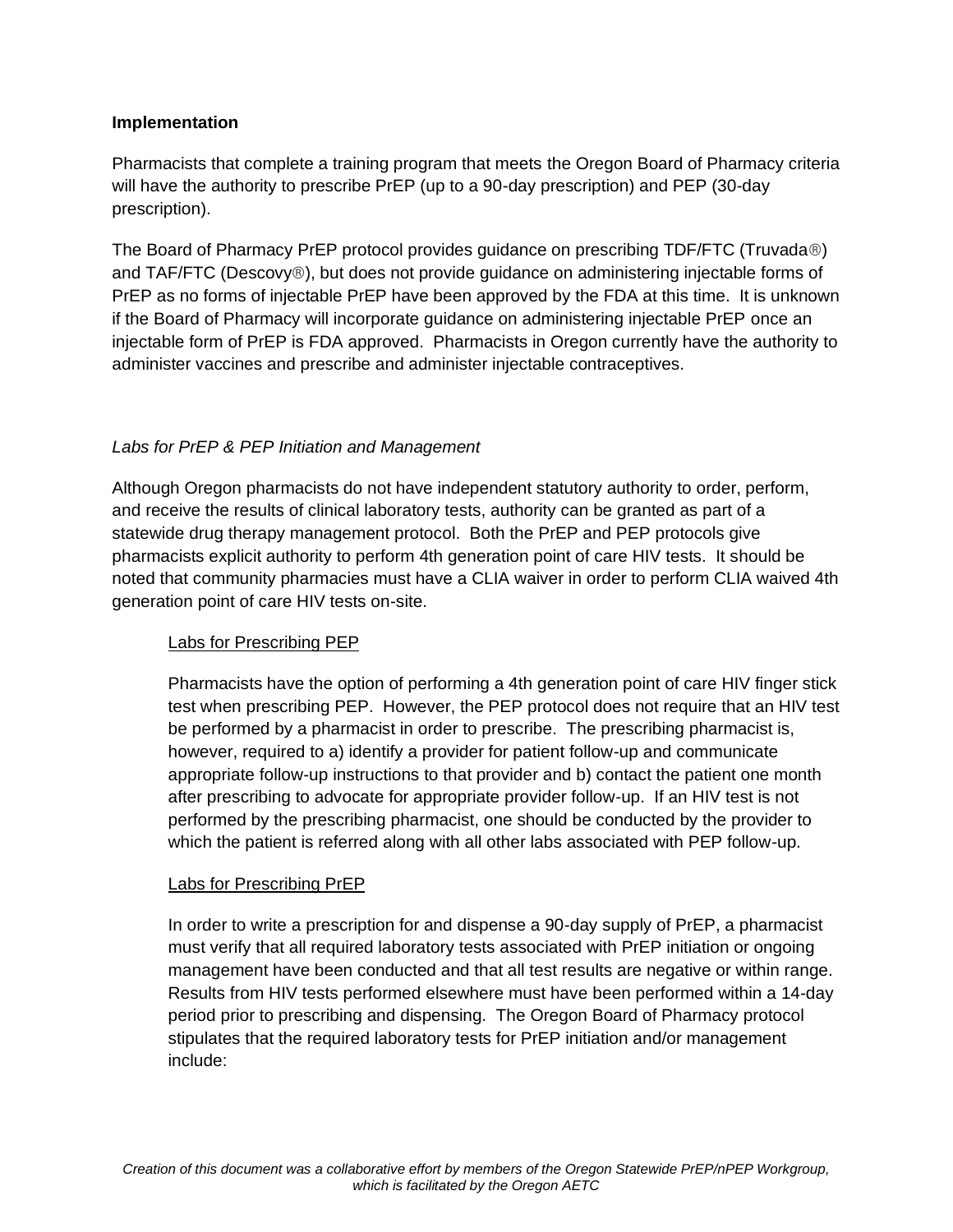- HIV ag/ab (4th gen) every 90 days
- Syphilis/Treponemal antibody at least every 6 months
- Chlamydia/Gonorrhea (urinalysis, pharyngeal, and/or rectal dependent on patient sexual behaviors) - at least every 6 months
- Hepatitis B surface antigen frequency not specified by protocol
- Creatinine Clearance frequency not specified by protocol

The PrEP protocol does not currently require Hepatitis C or pregnancy testing for PrEP initiation or management.

### Prescribing PrEP with an HIV Test Result Only

If only an HIV test result is available and the result is negative, the PrEP protocol grants pharmacists the authority to still prescribe PrEP, however, the patient must complete and bring in the results of all required labs within 30 days.

#### Positive Test Results

Pharmacists are subject to state reporting laws for positive results on any test they order and/or perform, including point of care HIV tests. Positive test results for chlamydia, gonorrhea, HIV, hepatitis B, and syphilis are required by Oregon law to be reported to a patient's local health department or the Oregon Health Authority within one business day. In addition, Oregon Board of Pharmacy PrEP and PEP protocols require pharmacists to refer a patient to their primary care provider or local health department for follow-up care and treatment in instances of a positive or indeterminate HIV, chlamydia, gonorrhea, hepatitis B, or syphilis test result.

### **Pharmacist Education & Support**

### *OSU College of Pharmacy PrEP/PEP Pharmacist Education*

Oregon State University College of Pharmacy has led the creation of a 2-hour ACPE course with subject matter experts. The course is designed to educate the Oregon pharmacist on assessing and prescribing HIV-1 Post-Exposure Prophylaxis (PEP) and Pre-Exposure Prophylaxis (PrEP), based on the Oregon Board's guidelines of Pharmacy's Public Health and Pharmacy Formulary Advisory Committee in conjunction with statewide experts and subject matter experts.

#### *Module 1: HIV, PEP, and Medications*

● *HIV statistics and disease state basics*

#### *Module 2: Trauma-Informed Care*

● *Specifically, as it relates to PEP and PrEP care in Oregon and pharmacists*